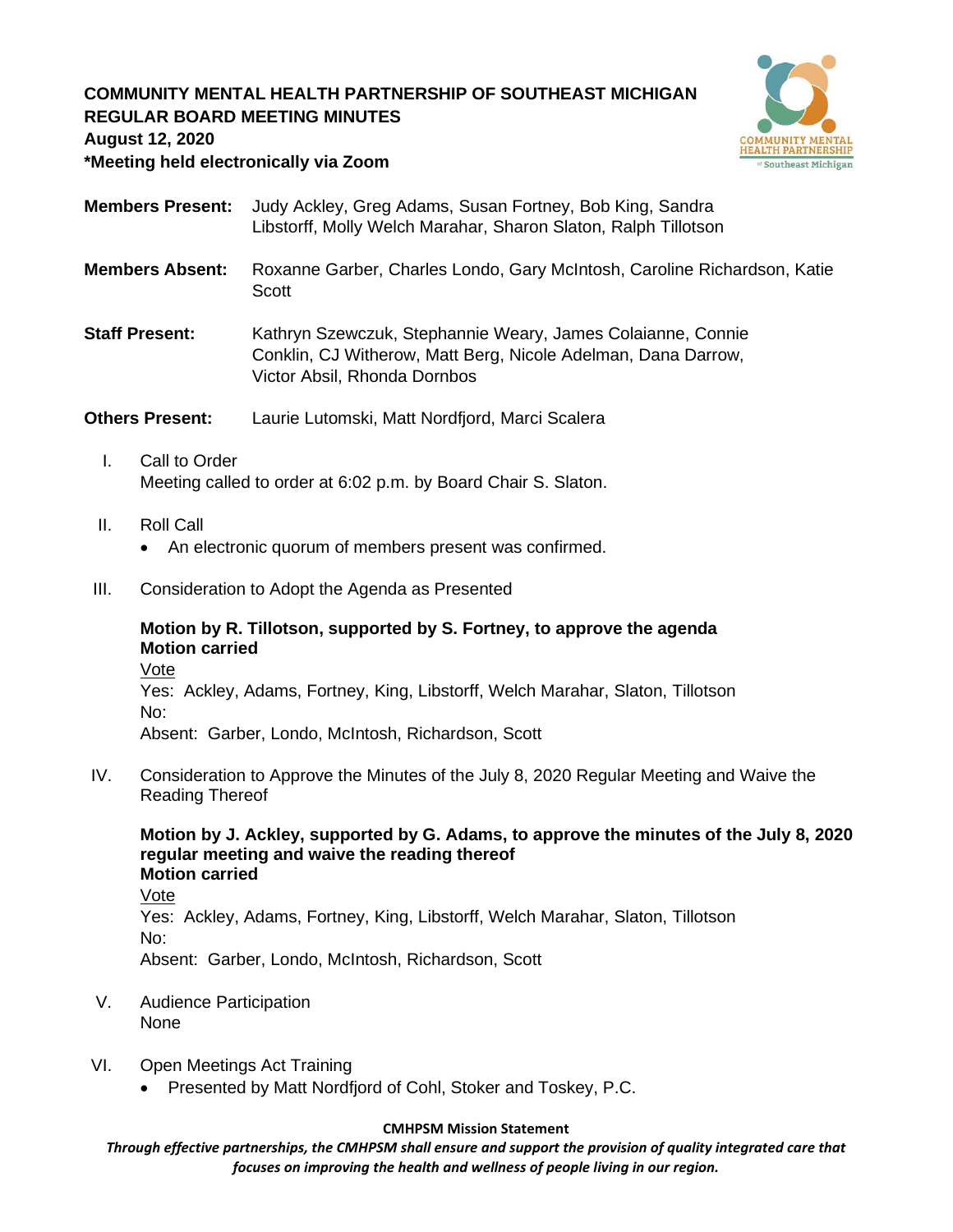- VII. Old Business
	- a. August Finance Report FY20 as of June 30<sup>th</sup>
		- M. Berg presented. Discussion followed.

## VIII. New Business

a. Board Action Request

Consideration to approve the proposed FY2020 Budget Amendment #2 with allocations as presented

**Motion by G. Adams, supported by M. Welch Marahar, to approve the proposed FY2020 Budget Amendment #2 with allocations as presented Motion carried**

Vote

Yes: Ackley, Adams, Fortney, King, Libstorff, Welch Marahar, Slaton, Tillotson No:

Absent: Garber, Londo, McIntosh, Richardson, Scott

b. Board Information

FY21 Draft Budget Review

- M. Berg provided a preview of the FY21 budget, which will come to the board for approval in September.
- c. Board Information QAPIP Review
	- C. Witherow presented.
- d. Board Action Request {Att. #5} Consideration to approve the CEO to execute the presented contracts and/or amendments

#### **Motion by G. Adams, supported by B. King, to approve the CEO to execute the presented contracts and/or amendments Motion carried**

Vote

Yes: Ackley, Adams, Fortney, King, Libstorff, Welch Marahar, Slaton No:

Absent: Garber, Londo, McIntosh, Richardson, Scott, Tillotson\*

\***\***missed this vote due to a technical issue with his phone

e. Board Information

Review of contracts or amendments executed within the CMHPSM CEO's authority.

- J. Colaianne presented.
- f. Board Action Request

Consideration to approve the signing of the full CMHPSM FY2021-3 SUD Strategic Plan to MDHHS by the CMHPSM Board Chair and the CMHPSM CEO

**Motion by R. Tillotson, supported by G. Adams, to approve the signing of the full CMHPSM FY2021-3 SUD Strategic Plan to MDHHS by the CMHPSM Board Chair and the CMHPSM CEO**

#### **CMHPSM Mission Statement**

*Through effective partnerships, the CMHPSM shall ensure and support the provision of quality integrated care that focuses on improving the health and wellness of people living in our region.*